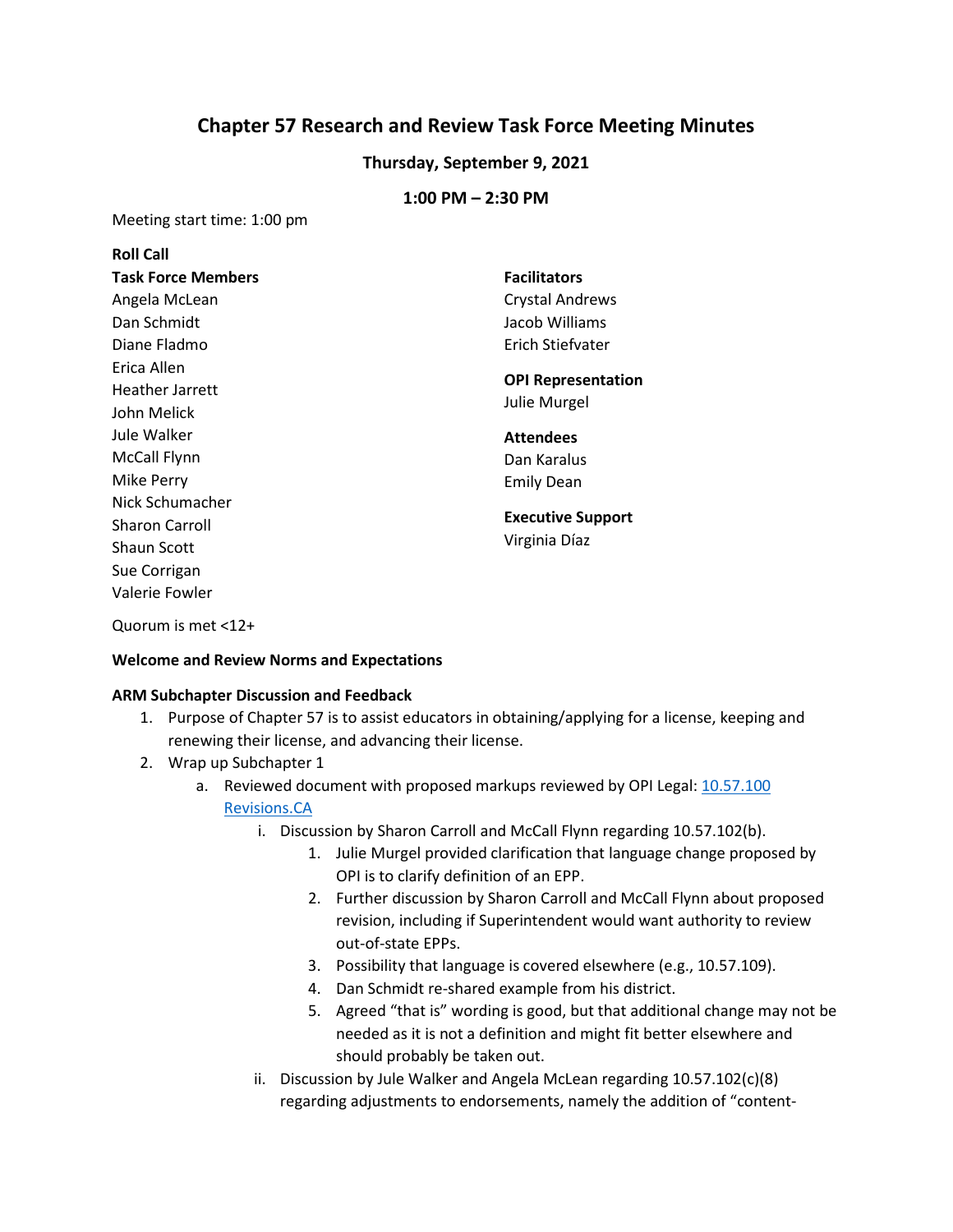specific" will bring limitations, specifically to Montana rural schools who are looking for and needing flexibility.

- 1. Crystal Andrews noted proposed changes relate previous meetings regarding grade-level and content-specific endorsements for out-ofstate applicants.
- 2. Further discussion by Jule Walker if change is necessary for middle grades 4-8 endorsement (adding "content-specific"), especially if it would cause challenges for rural schools.
	- a. Julie Murgel agreed proposed wording might be limiting; perhaps more flexible to leave off "content-specific.
	- b. Shaun Scott endorsed making wording flexible. Jule Walker reminded Task Force of local control and need for nimbleness. Sharon Carroll expressed concern that schools should not assign teachers to classes they didn't train for. Erica Allen and Dan Schmidt shared examples related to experiences in small rural schools.
	- c. Agreed to take out "content-specific" language from 4-8 endorsement.
- 3. Crystal Andrews briefly reviewed proposed changes to 10.57.102(11)(g) definitions to include Higher Learning Commission as an accrediting body and clarifying definition of "exchange teachers" at 10.57.102(15). No objections from Task Force members to either.
- 4. Crystal Andrews reviewed proposed 10.57.107(2) (Limits on Emergency Authorizations).
	- a. Discussion from Angela McLean about limiting emergency authorizations as long as authorized teachers have a pathway.
	- b. Jule Walker agreed partially with Angela McLean but added some concerns for rural districts and that proposed language limiting authorizations to 3 years violates statute. (Jule Walker to share that location with TF)
	- c. John Melick supportive of three-year rule but acknowledged that some are using it to help districts help kids and are not interested in a teaching career.
	- d. Crystal will take language back to OPI Legal and will share update next week.
- 5. Crystal Andrews reviewed proposed changes to 10.57.107(4) (emergency authorizations for special education positions).
	- a. Jule Walker proposed alternative wording: *"Emergency authorization of employment for special education teachers is prohibited under federal regulations and is unavailable to a district for such positions."*
- 6. Crystal Andrews reviewed proposed changes to 10.57.109 (Unusual Cases).
	- a. Comes from Board of Public Ed.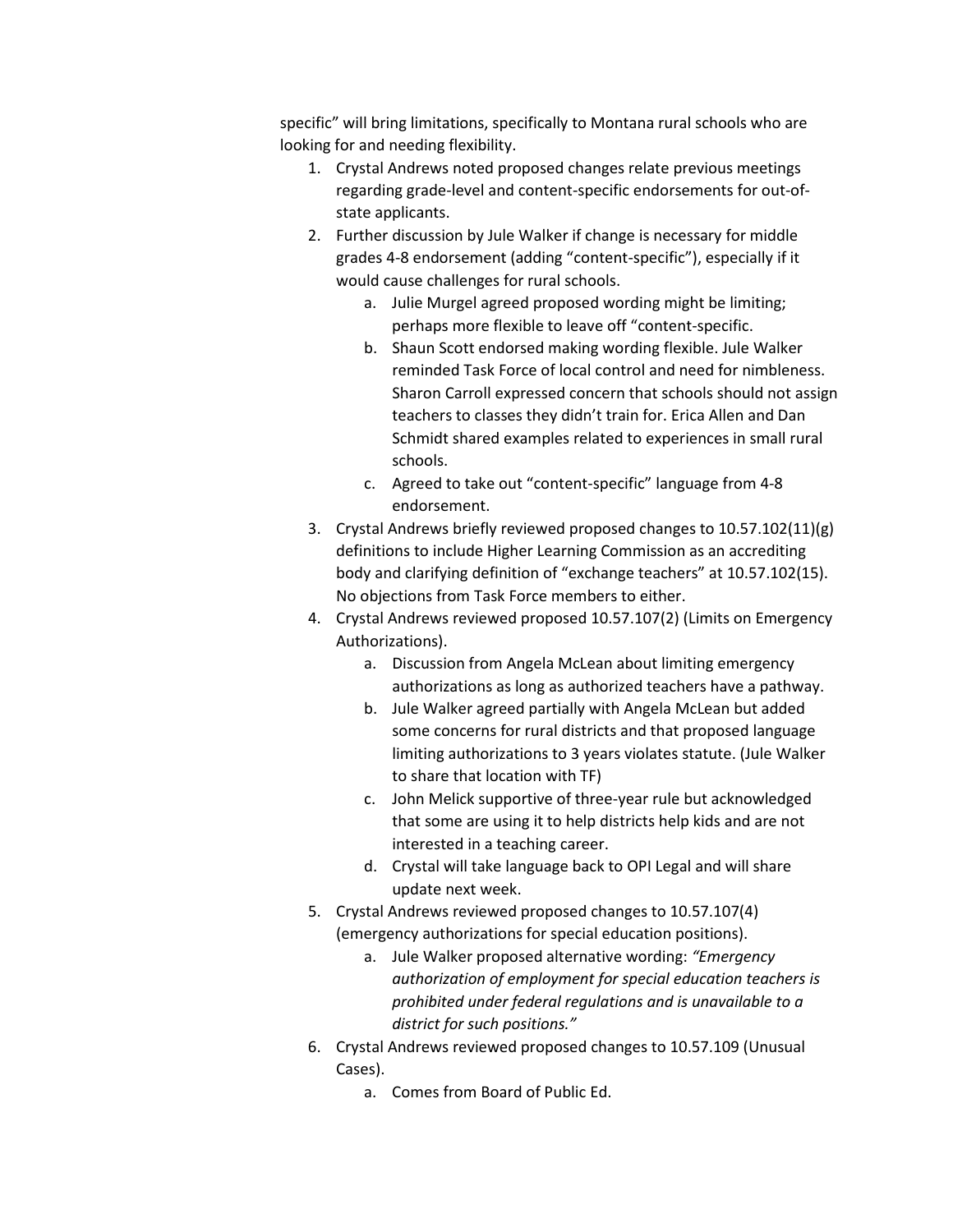- b. Sharon Carroll endorsed changes.
- c. McCall Flynn noted this change helps the Board act and follow through on unusual cases that come from the Superintendent.
- **d. Task Force voted on proposed change. No objections; vote passes.**
- 3. Subchapter 6
	- a. Reviewed document with draft markups compiled by Crystal Andrews: 10.57.600 Revisions.CA
	- b. Presented and discussed subchapters.
		- i. 10.57.601(A)
			- 1. Came from OPI Legal. Change related to dangerous drugs and marijuana.
				- a. Question from John Melick about retroactive applicability of the change (e.g., teacher with a past conviction). Crystal Andrews noted this is unclear and will follow up with OPI Legal for any clarity.
		- ii. 10.57.601(B)
			- 1. Came from Sharon Carroll. Clarifies "Board" refers to Board of Public Education.
		- iii. 10.57.607
			- 1. Came from BPOE. Regards written notice of appeal.
	- c. Crystal will take documents with markups back to OPI legal for formal review.
	- d. Sharon Carroll flagged 10.57.601(2) as a potential concern.
		- i. Discussion of who is and is not a "credible source" and if/how boards of trustees, county superintendents, and other administrators should be involved.
		- ii. Discussed potential markups to 10.57.601(2) to include school district boards of trustees, school administrators, and county superintendents and to strike "any other credible source."
	- e. Crystal Andrews will take proposed changes to OPI Legal for review.

## **Data Talk**

- 1. Reviewed data added by Julie Murgel to the Google Site for the Task Force: PRAXIS and Teacher **Quality**
- 2. Data touches on Emergency Authorizations, Praxis, recruitment and retention, and processing of licensing.
- 3. Jacob Williams provided research from Comp Center on Praxis and teacher quality. Summarized that evidence is mixed as to whether Praxis correlates to teacher quality. It is stronger in the STEM fields. Generally, GPA and number of courses in content area are more likely to correlate to effective teaching.

## **Timeline and Next Steps**

- 1. Reviewed timeline.
	- a. Task Force will meet on September 16 (change from original schedule)
	- b. Next week will discuss Subchapters 4 and time permitting Subchapters 2 and 3.
- 2. Homework for Task Force members for 9/16 meeting: